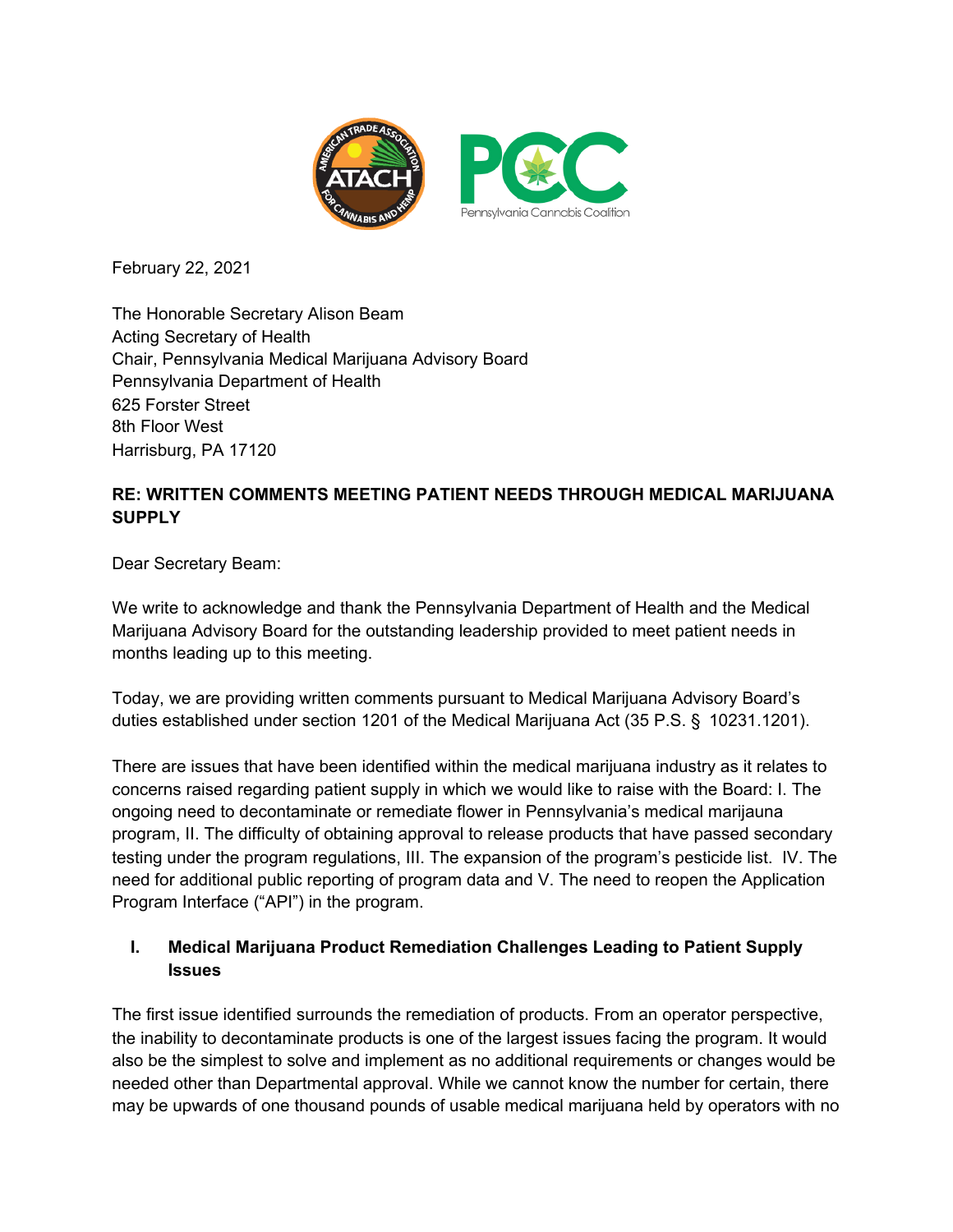pathway to release. This represents millions of dollars of products that could be made into RSO or other products that currently have no pathway to market without remediation. In other states, this would not be an issue because the decontamination of product is widely accepted.

Under Act 16, Pennsylvania's Medical Marijuana Advisory Board has been tasked with the duty, "To examine and analyze the law and events in other states and the nation with respect to medical marijuana." We respectfully ask that the board consider remediation and examine state laws and regulations that permit remediation. Programs such as Maryland, Ohio, Oregon, Washington, Michigan, California, Oklahoma, among others have all adopted the ability to remediate products.

Neighboring states Ohio and Maryland permit remediation through extraction, a process that Pennsylvania operators currently use to make products. This would provide a safe and non-toxic way to protect consumers and ensure a safe, reliable, pure end-product. If yields test above contamination levels, a similar policy would be an effective way to work with the product, remove contaminants, retest, and get safe medicine to market. This serves as the public health and safety safeguard.

In Pennsylvania, the process of remediation could be as simple as allowing flower to be processed into oil and the product then retested to demonstrate contaminants have been removed.

We strongly urge that the Pennsylvania Marijuana Advisory Board review and help facilitate consideration of a similar policy.

# **II. Medical Marijuana Product Release Difficulties**

The issue of release for products that have failed initial testing but passed subsequent testing under the regulation is impacting the supply of medical marijuana to patients and continues since the board has last met. Under current regulation Pa. Code § 1171.31, if a sample fails any testing requirements, the following will apply to the sample: "(1) The approved laboratory that performed the initial test may re-test the sample upon a request from the grower/processor in accordance with subsection (d). (2) If the sample passes the re-test, another approved laboratory shall sample the same harvest batch, harvest lot or process lot to confirm the passing test result. (3) If the Department does not agree to accept the results from the approved laboratory, the sample shall be disposed of by the approved laboratory under § 1151.40 (relating to management and disposal of medical marijuana waste)."

Operators currently have products that have failed initial testing and passed a retest under the regulation. However, these products have not been approved for release for processing or sale. This has created another large backlog of products that could be released to market.

We respectfully request that the Pennsylvania Medical Marijuana Board examine this ongoing issue.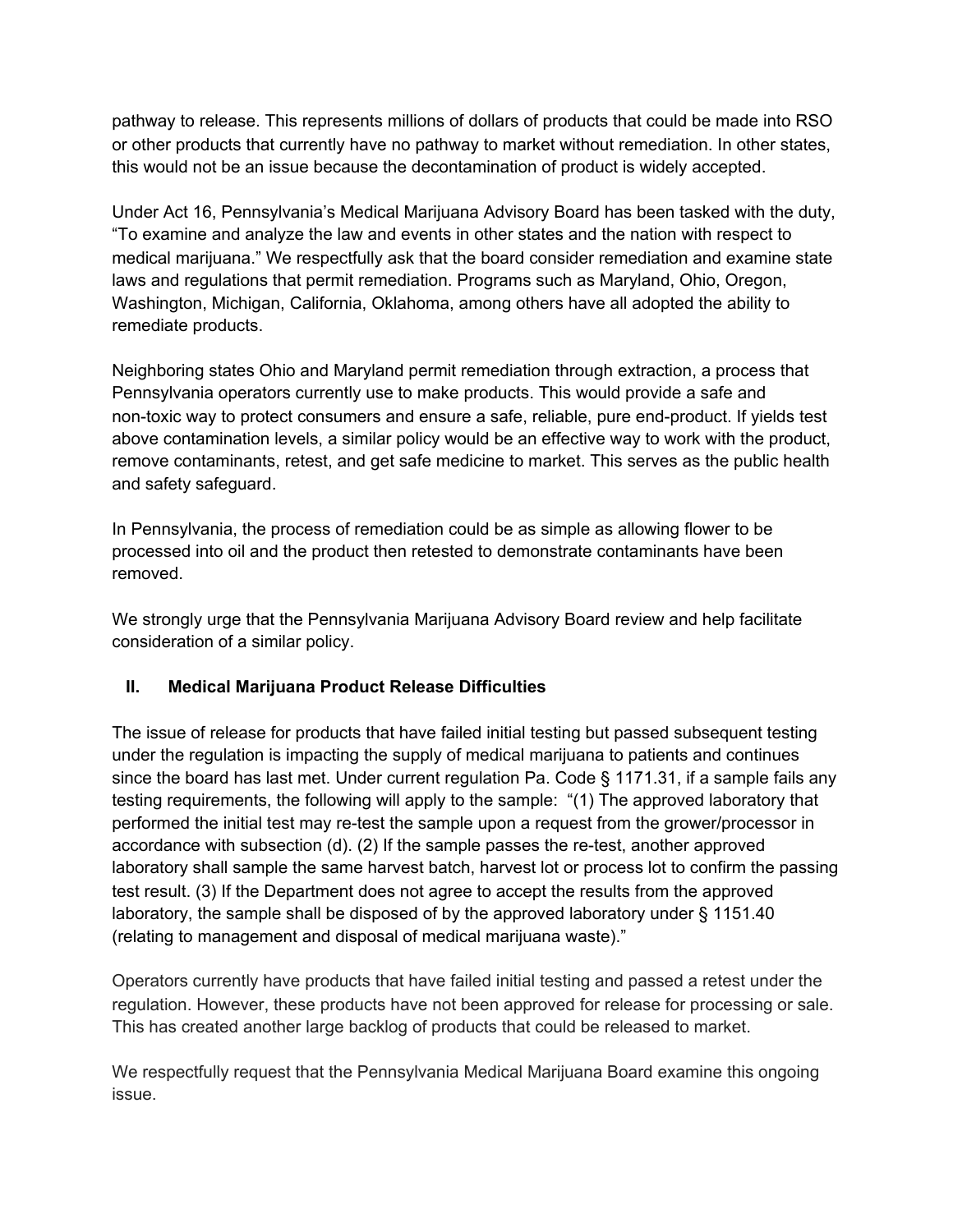## **III. Review and Expansion of the Approved Pesticide List**

Act 16 is now several years old and there have been many innovations in how the industry cares for plants. Additionally, there is a much larger understanding of pesticide usage for marijuana. However, there have been no additions to the allowable pesticide list and this is causing significant operational challenges.

While utilizing safe pesticides can help prevent contaminants in the product, Pennsylvania's medical marijuana companies are faced with a pesticide list that is years old, and extremely limited. This has posed unique challenges for operators in the Pennsylvania program as they aim to meet the supply needs of patients.

We believe that continuing consultation with Pennsylvania's Department of Agriculture and accepting recommendations to expand the pesticide list. We ask that the Pennsylvania Medical Marijuana Board examine this issue and help address this concern.

#### **IV. Increased Reporting of Program Data**

Each quarter the MMAB releases very basic program information – number of patients, caregivers and practitioners, the top three-conditions of patients in the program and gross sales from Growers/Processors to Dispensaries and from Dispensaries to Patients. While this information tells the success story of the Pennsylvania Medical Marijuana Program, additional information would allow Medical Marijuana Operators (MMOs) to better match supply with patient demand.

The following deanomotized information would be permissible for release and the Department would have at hand:

- The number of enrolled patients by condition
- Age demographics
- Medication and strain sales
- Product types and average purchase amount
- More detailed patient counts such as by county or zip code
- Frequency of purchasing and numbers of patients making maximum allowed purchases

Non-identifying demographic information and informational reporting would play a key role in public health outcomes. For example, being able to study the correlations between medical marijuana patients seeking treatment for opioid use disorder or other named conditions, would not only demonstrate the success of the program but would help evaluate the effectiveness of our public health initiatives.

Additionally, the frequency and availability of information should be increased. With program growth of 2% a week during 2020 quarterly statistics are often dated by the time they are reported at the MMAB quarterly meeting. Act 16 does not indicate a frequency of reporting but it would be useful if data was distributed at a rate more commiserate to the growth